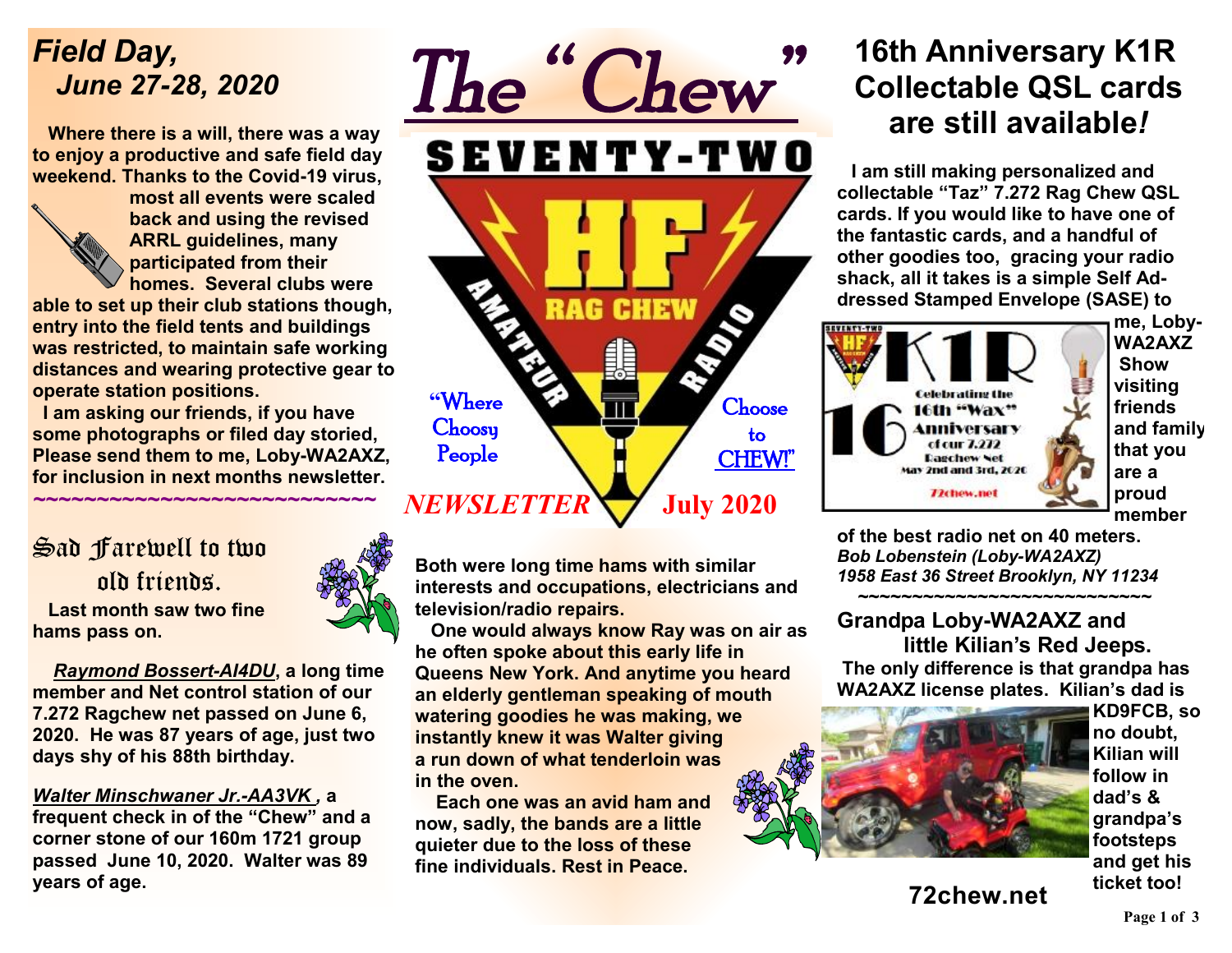## **The month of June in Wisconsin.**



 **This month I visited my eldest daughter, Keri, Husband Michael-KD9FCB and grandson #3, Kilian, in Menomonee Falls. Kilian was having his second birthday on June 19th so Grandpa Loby had to be there. In between being with fam-**

*Vince Lombardi still watching his team.* 



*Football Mecca, Packers Lambeau Field* 

**ily, I made it a point to visit the sights. Last year, when Milwaukee was covidfree, I visited a majestic microphone museum and enjoyed the lake front dining and sightseeing. As most of Milwaukee was still "Locked Down" I ventured north to the open areas of the state. First stop was Green Bay, home of the packers football team. The green "G" is to be seen everywhere an it is remarkable to see the 'foreign" license plates on cars coming to pay homage to Vince Lombardi and his team… and it's not even football season yet. Five minutes away is the National Railroad Museum where many engines and cars have been lovingly restored while others wait patiently in the car** 

**sheds for their turn in the sun. One of the** 



**engines on display in the open sheds was the ill fated GM "***Aerotrain***." A pair of these streamlined passenger diesels was constructed to win back passengers from the airlines. True, it was fast but never accomplished its mission and was soon retired from service.** 



 **As you enter the enclosed museum, you are greeted with a gigantic Union Pacific "B***ig Boy***" the worlds largest steam engine, which ruled the western freight rails for barely two decades, beginning in 1941. Also, on display, is a historic Raymond Lowey designed, Pennsylvania GG-1 Electric engine. Running on 11,000 volts-25 cycle power, these engines graced the eastern United States in passenger service from the 1930's through the 1980's.** 

 **100 miles south of Green Bay, in the town of Hartford, a new vintage automobile museum has opened. Here, on display, one will find a large collection of Kissel-AMC and Nash cars, built in Wisconsin. Among the collection is a famous and pristine Maxwell car. This is the type that Rochester drove Jack Benny around Hollywood. (On the radio show that is!)** 



 **As you walk around the floors you come upon an oddly familiar Lincoln Continental. Yes this mid-1950's luxury car was the type converted into the 1960's Batman TV show "***Batmobile***" This museum also has a large** 



**scale Lionel Train Layout on the main floor but a surprise awaits through a special doorway...**